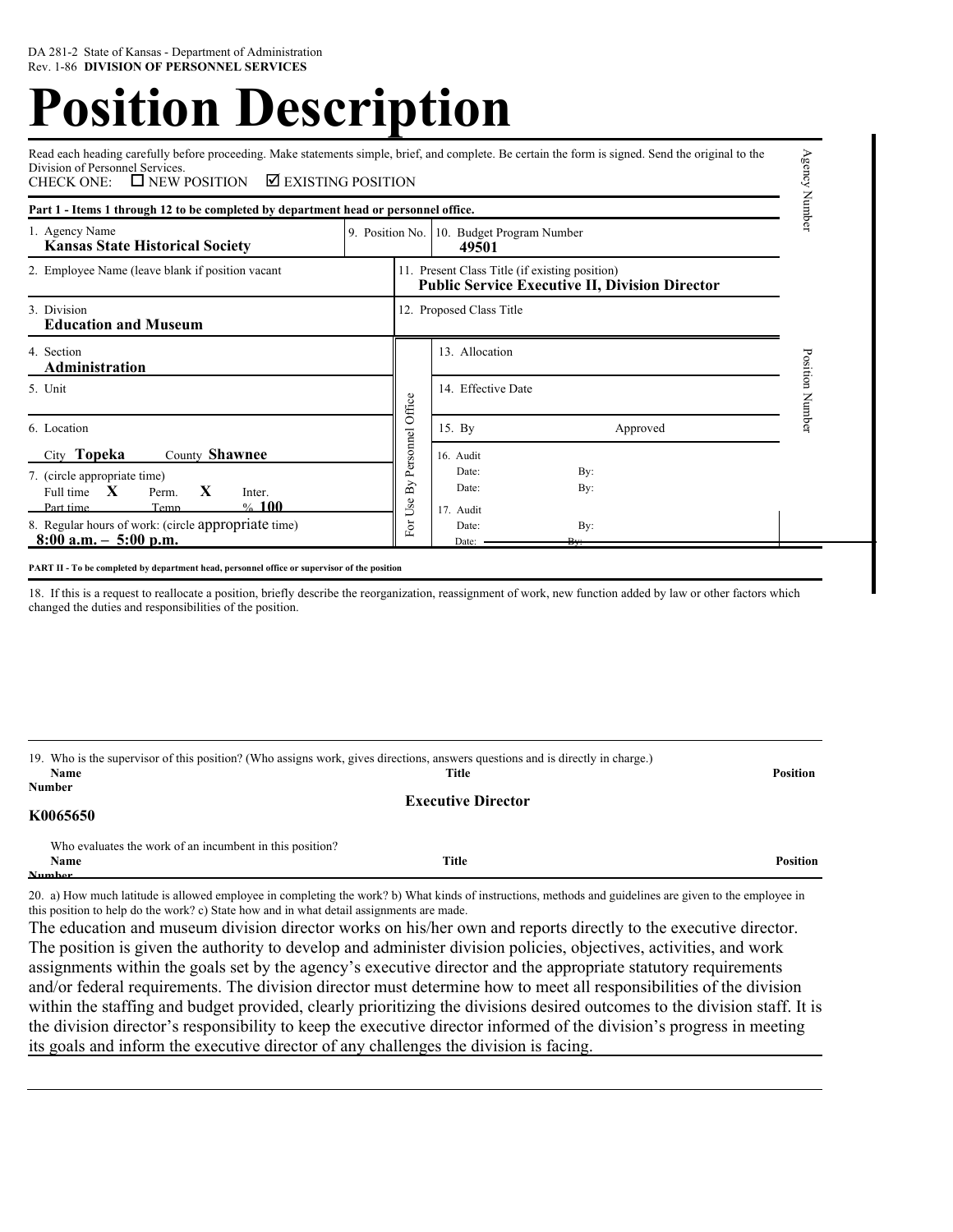21. Describe the work of this position using this page or one additional page only. (Use the following format for describing job duties:)

 **What** is the action being done (use an action verb); to **whom** or **what** is the action directed (object of action); **why** is the action being done (be brie This position exercises the highest degree of independent planning and necessitates a high level of skill in the areas of administration and management, research programming, writing and pedagogy. The Executive Director reviews

| work only neriodically |                                                                                                                                                                                                                                                                                                                                                                            |
|------------------------|----------------------------------------------------------------------------------------------------------------------------------------------------------------------------------------------------------------------------------------------------------------------------------------------------------------------------------------------------------------------------|
|                        | This position exercises the highest degree of independent planning and necessitates a high level of skill in the<br>areas of administration and management, research, programming, writing and pedagogy. The Executive Director<br>reviews work only periodically.                                                                                                         |
| 1. $30\%$              | <b>Division Administration</b>                                                                                                                                                                                                                                                                                                                                             |
|                        | Serves as a member of the agency's management team working with the executive director to prioritize<br>$\bullet$<br>the overall agency goals and objectives, and policies.<br>Develops and maintains division budget(s); accountable for program results and effective utilization of                                                                                     |
|                        | physical,<br>financial and or human resources. Complies with established state and agency policies and is<br>accountable for not exceeding appropriated amounts. Applies for appropriate grants, following agency<br>policies, to supplement program funding of special projects.                                                                                          |
|                        | Develops short and long-range divisional programmatic plans including the allocation of resources,<br>$\bullet$<br>establishment of objectives, and strategies to accomplish objectives.                                                                                                                                                                                   |
|                        | Uses management systems and tools to continually improve program services and procedures, to<br>determine whether needs are being met; initiates change to correct deficiencies; and adapts programs<br>and services to meet changing needs.                                                                                                                               |
|                        | Develops strategies to engage new audiences in division programs to better serve the entire population of<br>the state.                                                                                                                                                                                                                                                    |
|                        | Communicates agency direction, goals, objectives, priorities, and policies to division staff and engages<br>$\bullet$<br>staff in planning sessions. Holds staff accountable for meeting stated deadlines and for the quality of<br>their work.                                                                                                                            |
|                        | Develops and establishes standards to evaluate the effectiveness of staff and contractors, vendors, and<br>providers; designs initiatives to assist staff in developing and improving job skills and develops courses<br>of action as necessary for contractors, vendors or providers if established performance measures are<br>not met.                                  |
| 2.40%                  | Meets with superiors to obtain information and direction and to discuss problems relating to<br>administration of services or program content and objectives; coordinates program efforts with functions<br>and programs of other agencies.                                                                                                                                |
|                        | <b>Directs All Education and Museum Programs</b><br>Serves as liaison to the State Department of Education in regard to Kansas history. Ensures that all<br>agency educational programs meet the State Curricular Standards.                                                                                                                                               |
|                        | Formulates new approaches to curriculum development in Kansas history that meet the needs of Kansas<br>$\bullet$<br>schools, leading staff to produce student materials, lesson plans and teacher training relevant to<br>guidelines from the State Department of Education.                                                                                               |
|                        | Oversees all museum education activities at the Kansas Museum of History and the Capitol Visitor<br>Center, including general and specialized tours.                                                                                                                                                                                                                       |
| 3.25%                  | Instigates a special exhibits program at the Kansas Museum of History, exploring relevant topics in<br>Kansas history.                                                                                                                                                                                                                                                     |
|                        | Oversees the museum collection management program and develops a plan to modernize the agency's<br>collection's data base, making information more accessible to the public.<br>Serves as project manager for specific initiatives as assigned.                                                                                                                            |
|                        | <b>Promotion of Division Activities</b><br>Promotes the Education and Museum division and the agency through speaking engagements, public<br>$\bullet$<br>presentations, and media appearances to promote public appreciation of the state's history and culture.                                                                                                          |
| 4.5%                   | Works with the communications team to develop promotional activities that will ensure the financial<br>sustainability of the Kansas Museum of History.<br>Responds to the public's requests concerning divisional activities; cooperates with public or community<br>groups in planning and providing effective program services; may participate as a member on national, |
|                        | state or local committees and organizations.                                                                                                                                                                                                                                                                                                                               |
|                        | <b>Other Duties as Assigned</b><br>May testify and make presentations to legislative committees, the State Board of Education, federal state,<br>and local agencies regarding the agency.<br>Shares responsibility with other staff in representing the agency at a variety of functions as assigned by<br>the executive director.                                         |
|                        | Ensures that the Kansas Museum of History and the Capitol Visitor Center is fully staffed during all<br>publicized open hours.                                                                                                                                                                                                                                             |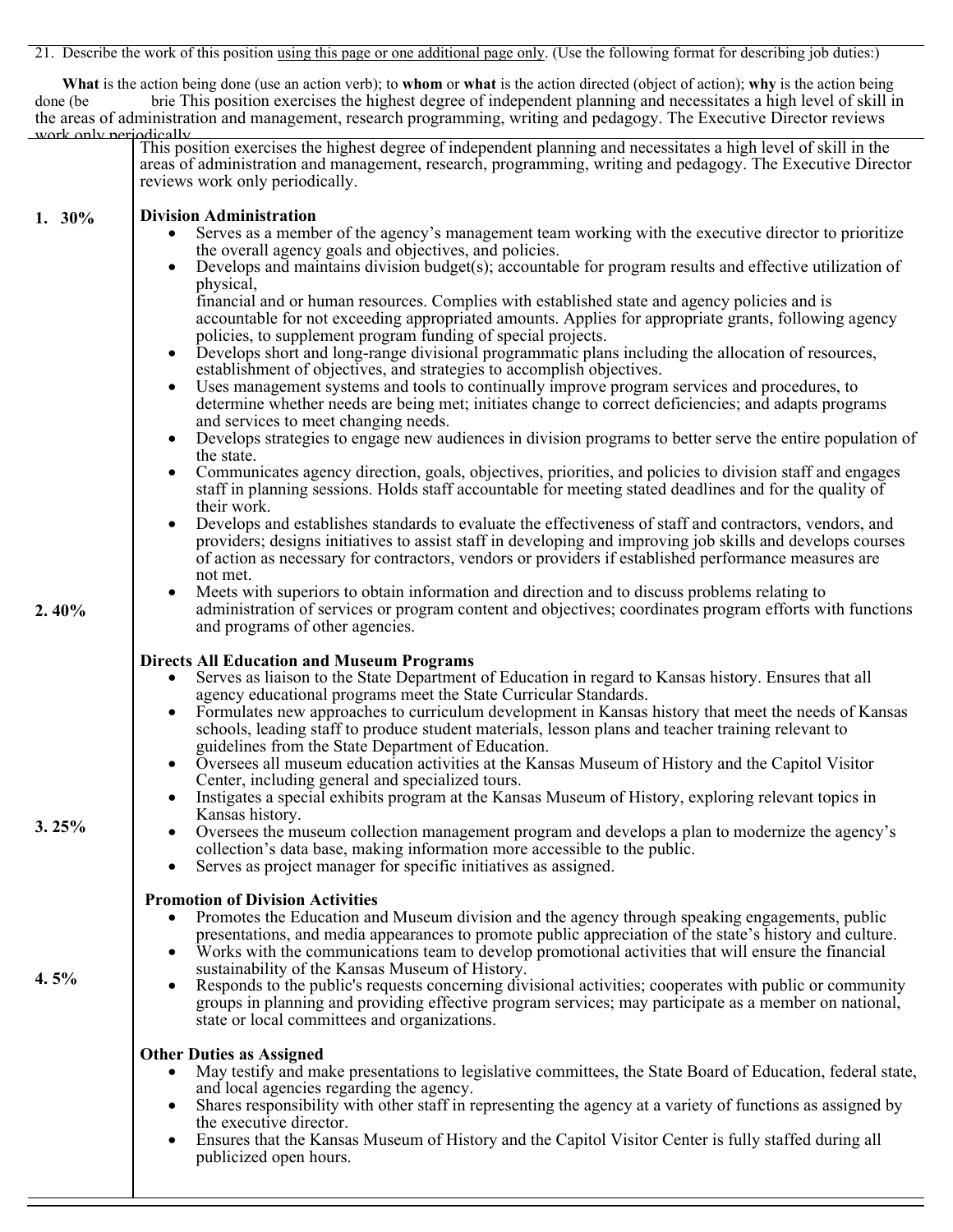- 22.a. If work involves leadership, supervisory, or management responsibilities, check the statement which best describes the position. ( ) Lead worker assigns, trains, schedules, oversees, or reviews work of others.
	- ( ) Plans, staffs, evaluates, and directs work of employees of a work unit.
	- ( X ) Delegates authority to carry out work of a unit to subordinate supervisors or managers.
	- b. List the names, class titles, and position numbers of all persons who are supervised directly by employee on this position.

Title Public Service Executive Rublic Service Executive Rublic Service Executive Rublic Service Rublic Service Rublic Service Rublic Service Rublic Rublic Service Rublic Service Rublic Service Rublic Service Rublic Rublic Museum Specialist<br>
Educational/Info Rep II K0205564<br>
Educational/Info Rep II K0111761 Public Service Executive I K0237100 Museum Specialist<br>Museum Specialist

K0111761<br>K0237100 K0046333

23. Which statement best describes the results of error in action or decision of this employee?

- Minimal property damage, minor injury, minor disruption of the flow of work.
- ( ) Moderate loss of time, injury, damage, or adverse impact on health and welfare of others.
- $(X)$  Major program failure, major property loss, or serious injury or incapacitation.
- ( ) Loss of life, disruption of operations of a major agency.
- Please give examples.

The failure of the employee to perform his/her job effectively would have major and significant consequences for the agency.

- 
- 1) Poor exhibit and program content, poor operation of a program or project, or insensitivity to the diversity of cultural<br>beliefs could result in the loss of public support.<br>2) If the employee did not correctly address th
- 
- 3) If the employee did not correctly work within the federal and state regulations attached to specific grant funding, the result could be a loss of federal funds to the state and the loss of opportunity to the people of K

24. For what purpose, with whom and how frequently are contacts made with the public, other employees or officials?

This position is in daily contact with the public, other employees, and officials. This contact is precipitated by all phases of the job, including but not limited to, the design and development of public, educational, and internal programs, collection<br>management and development, the promotion of division activities employee supervision and the developm

25. What hazards, risks or discomforts exist on the job or in the work environment?

Position has a high level of stress due to the amount of public contact and the need to appear before the public frequently.